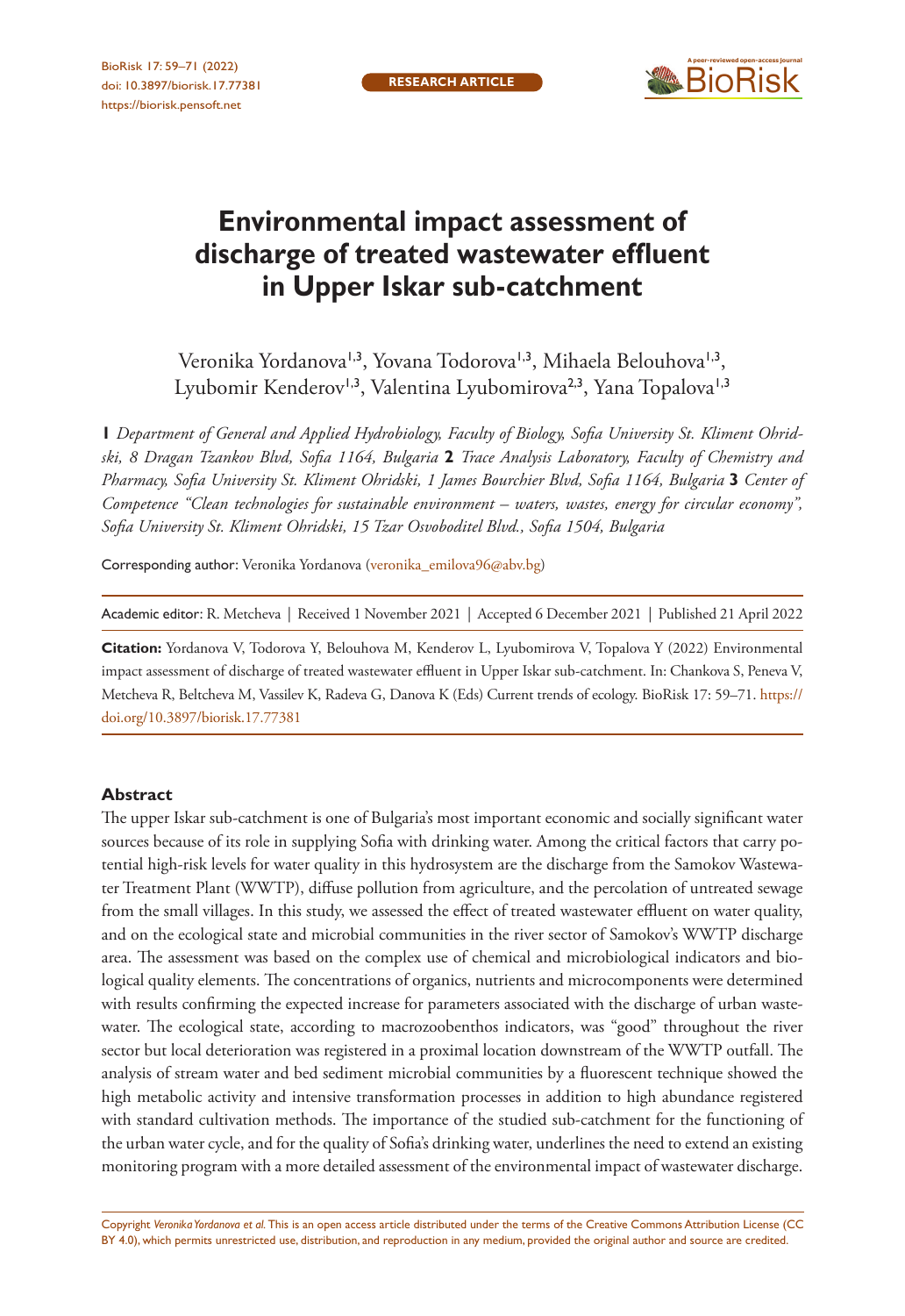#### **Keywords**

Ecological status, Iskar River, microbial community, pollution, self-purification, treated water discharge, WWTP

## **Introduction**

The increasing release of different organic and inorganic pollutants, associated with rapid urbanization and industrialization, is one of the global environmental threats for the quality and ecological status of aquatic ecosystems. The prevention of pollution, and protection of the quality of natural and drinking water, is a primary concern for society in order to ensure healthy living conditions, as well as a high standard of public health (Fernandez-Luqueno et al. 2013; Giri 2021; Saravanan et al. 2021). Inland waters, especially rivers, are specific cross points in urban water cycles, considering their role as both freshwater sources and main recipients of wastewater effluents. The extensive use of wastewater treatment plants (WWTPs), implementation of different treatment facilities and advanced technologies for removal of pollutants in waste flows is currently an environmental standard in water management practice and significantly reduces the release of pollutants in the aquatic environment (Wang et al. 2022). Despite the innovations that are being applied to wastewater treatment processes, the effluent characteristics always remain worse than those in the receiving natural waters. That is why the continuous discharge from the WWTP is considered as a factor with a high-risk level for the functioning and ecological status of aquatic ecosystems (Drury et al. 2013). Effluents from WWTPs are significant sources of organics, nutrients, hazardous micropollutants and pathogenic microorganisms (Kiedrzyńska et al. 2014). The river ecosystems respond to this impact by a realization of different abiotic and biotic transformation processes known as self-purification. The specific transitional areas of WWTP discharges are important nodes in system functionality and keys for achieving effective utilization of pollutants. In the biotic part of self-purification, the contribution of microbial communities and their enzyme systems is fundamental for the fate of pollutants, carbon fluxes and nutrient cycles (Findlay and Sobczak 2000; Panigrahi et al. 2019). Microbial activity is a driving force in the processing of organic matter and the whole ecosystem metabolism in aquatic habitats (Zeglin 2015). In this context, the standard use of biological indicators, based on macroorganisms such as macrozoobenthos, macrophytes or fishes, can be successfully extended to include the assessment of microbial communities (Lau et al. 2015; Chen et al. 2021). The changes in microbial diversity, community structure and functionality have the potential to be sensitive indicators for the assessment of pollution impact and associated environmental risks from WWTP effluent discharge (Lear et al. 2012; Zhang et al. 2021; Sun et al. 2022). Another important factor must also be taken into account when evaluating the complex processes of pollution/self-purification in disposal areas of WWTP – the structural complexity of rivers. The sediment component with its stability and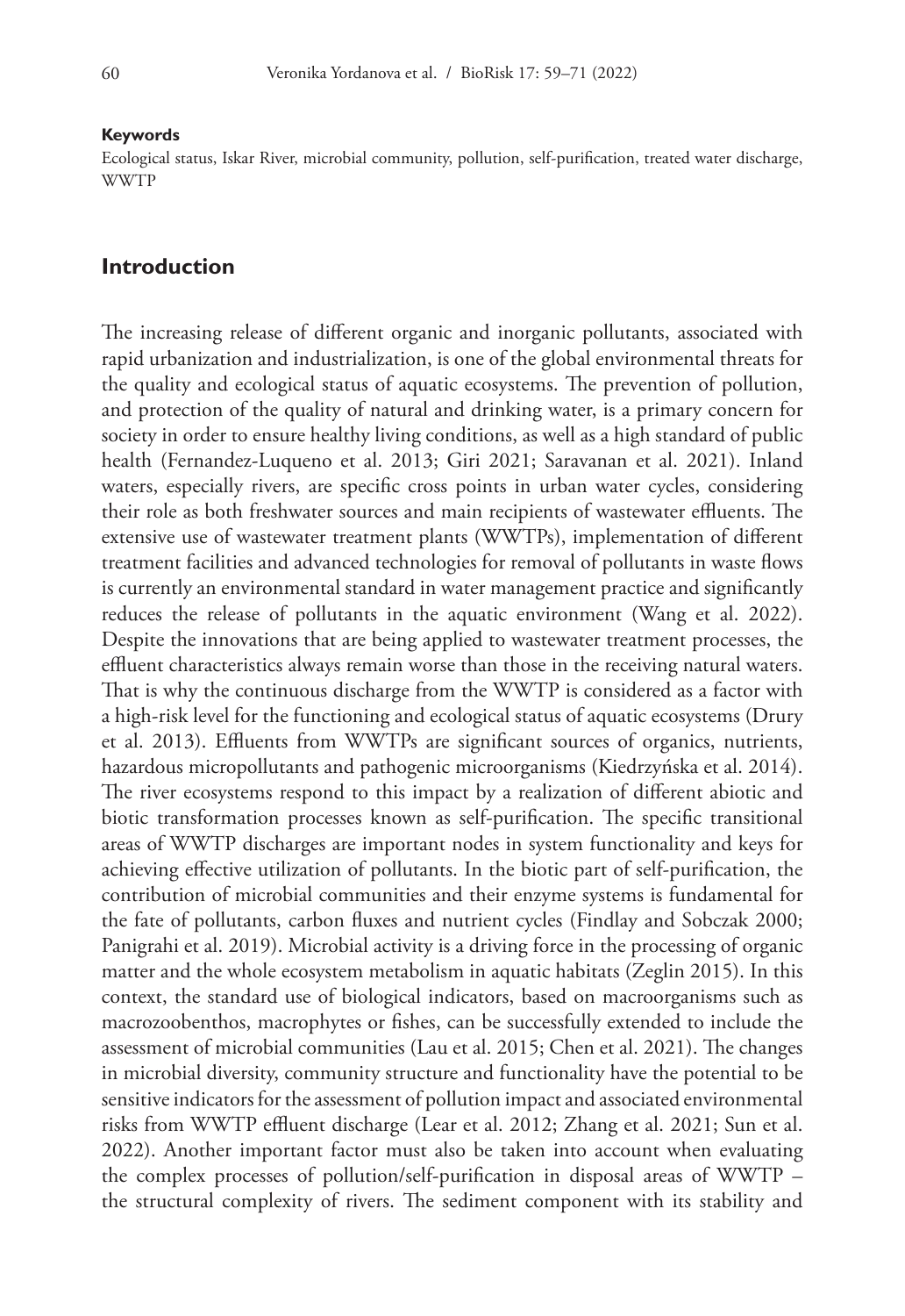heterogeneity has a dominant role in the functioning of these aquatic ecosystems as a trap for some pollutants but also as a habitat for metabolically active organisms, forming the specific sediment microbiome.

In Bulgaria, the upper Iskar sub-catchment (Danube River Basin) is one of Bulgaria's most important economic and socially significant water sources in Bulgaria because of its role in supplying the capital Sofia with drinking water and upholding the city's urban water cycle. The biggest reservoir in Bulgaria (Iskar Reservoir) is situated in this sub-catchment and provides more than 70% of Sofia's drinking water. According to official data, the waters of the Iskar River basin are in good/moderate ecological status to Sofia, after which the status is moderate except for the section after inflow of Vladayska River, where the status is categorized as bad [\(http://www.bd-dunav.org/](http://www.bd-dunav.org/uploads/content/files/upravlenie-na-vodite/ocenka-na-sustoianieto/povurhnostni-vodi/BDDR_analiz_SWB_2019-2020.pdf) [uploads/content/files/upravlenie-na-vodite/ocenka-na-sustoianieto/povurhnostni](http://www.bd-dunav.org/uploads/content/files/upravlenie-na-vodite/ocenka-na-sustoianieto/povurhnostni-vodi/BDDR_analiz_SWB_2019-2020.pdf)[vodi/BDDR\\_analiz\\_SWB\\_2019-2020.pdf\)](http://www.bd-dunav.org/uploads/content/files/upravlenie-na-vodite/ocenka-na-sustoianieto/povurhnostni-vodi/BDDR_analiz_SWB_2019-2020.pdf). The critical factors with potential highrisk levels for water quality in the upper Iskar aquatic ecosystems are the discharge from the WWTP in the town of Samokov, diffuse pollution from agriculture, and the penetration of untreated sewage from the small villages. Failing to make maximum use of the capacity of the treatment plants, exacerbated by an inflow of untreated water, as well as several diffuse sources, constitute some of the background explanations for pollution in the upper valley of Iskar (Ministry of Environment and Water 2021).

This study aims to assess the environmental impact of treated effluent discharge from the WWTP in Samokov municipality in the upper part of Iskar River. We use a complex approach with a combination of indicators (chemical, microbiological, biological quality elements) to assess local changes in water quality, ecological status and microbial communities. The paper is structured as follows: (1) Firstly, we discuss the effect of WWTP discharge on physicochemical parameters and nutrient concentrations on the water of the disposal area; (2) An analysis of the concentrations of selected hazardous and specific pollutants (microelements) in water samples is also presented; (3) The abundance and activity of microbial communities are assessed in water and sediments by standard cultivation and fluorescence techniques; (4) Finally, an assessment of ecological status in river sector by quality element "macrozoobenthos" is conducted and then discussed.

## **Materials and methods**

#### Study area

The study area is located in the upper part of the Iskar River before the Iskar Dam in Northern Rila, Bulgaria. Iskar is the longest (wholly) Bulgarian river (368 km) with a river basin of 8 650 km2 . The study river sector is 10 km in length, and 25–35 m in width; its depth ranges from 50 to 200 cm and the bottom substratum consists of pebbles, coarse and medium sands. The seasonal character of flow is determined with summer and winter low flow  $(1-3 \text{ m}^3/\text{s})$ , a little increase in flow during the autumn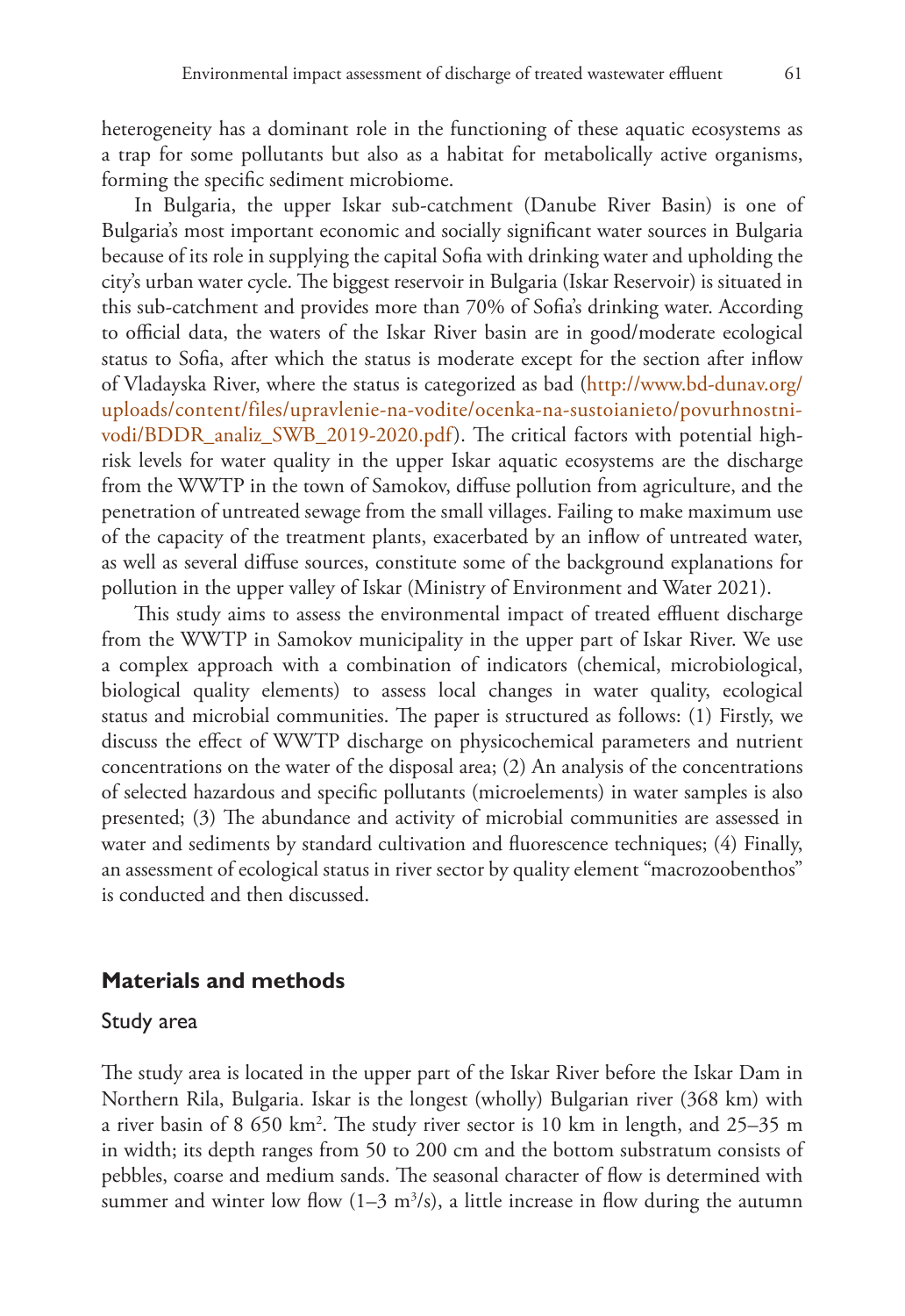$(6-10 \text{ m}^3/\text{s})$  and very expressive spring high water level  $(15-25 \text{ m}^3/\text{s})$ . According to a map of the land use, agricultural land, pastures and forests dominate the area (Topalova et al. 2013; Todorova et al. 2017). In this river sector, one significant source of point pollution is registered – the discharge from WWTP Samokov (44 100 m<sup>3</sup>/day). The treatment plant treats the mixed wastewater from the town of Samokov (municipal, industrial and storm) and works on the denitrification/nitrification scheme.

## Sampling and field analyses

The sampling design included sites upstream and downstream of the WWTP. We carried out two sampling campaigns in November 2020 and March 2021 when the average water flow is 5–8  $\mathrm{m}^3$ /s. Paired water and sediment samples were collected from four sampling sites (Fig. 1).



Figure 1. Location of the sampling sites in the study area of the Upper Iskar subcatchment

Sampling site UI1 – Iskar above WWTP Samokov

Sampling site UI2 – Discharge of WWTP Samokov

Sampling site UI3 – Dragushinovo village, under WWTP Samokov

Sampling site UI4 – Iskar River, near the Villa zone Mechkata (site from monitoring system for surface water bodies in Bulgaria)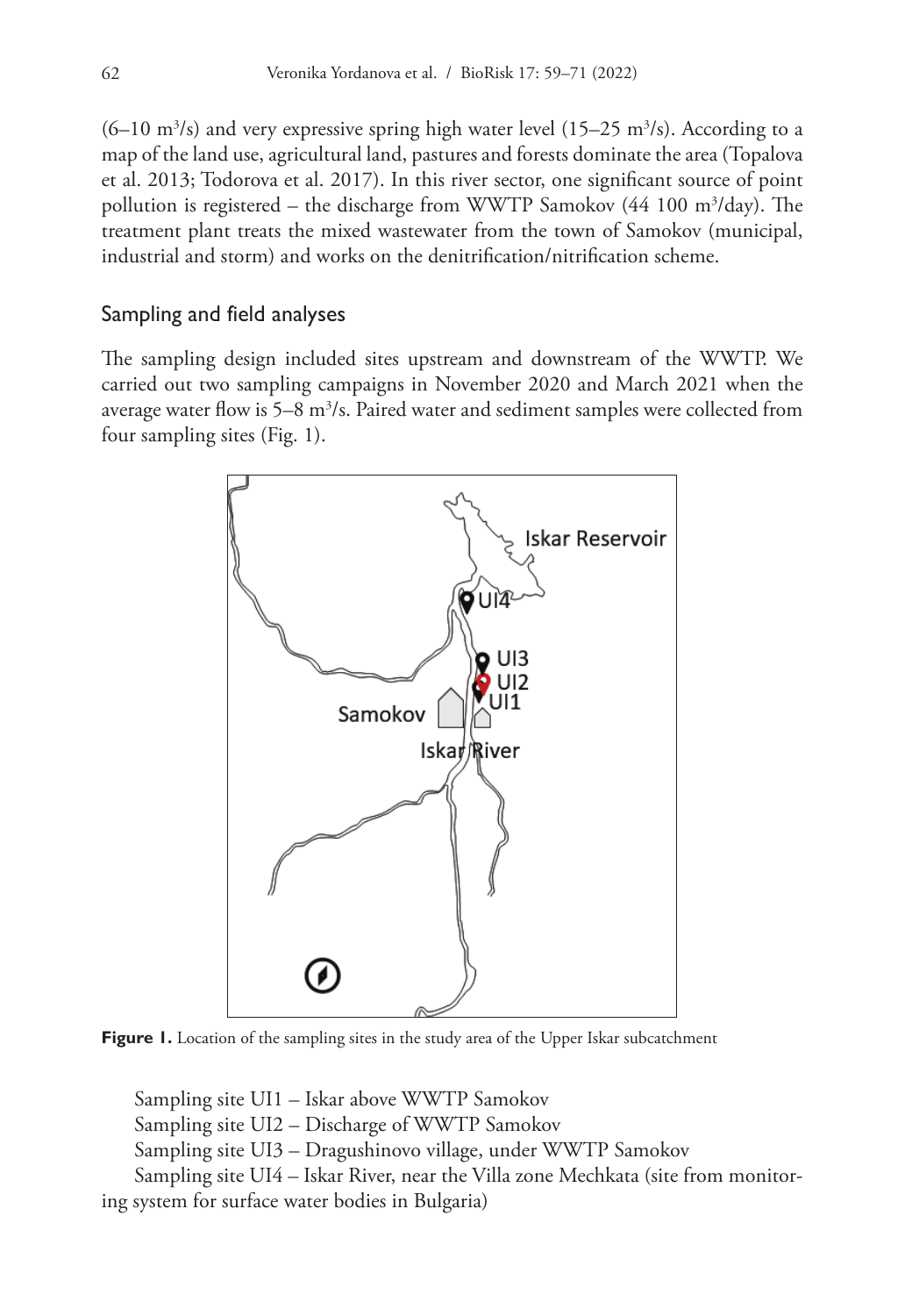We analyzed the physicochemical parameters (temperature, oxygen concentration, conductivity and pH) of the water *in situ* immediately after sampling with a portable oxygen and pH meters. The hand net was used for collecting the macroinvertebrates – up to 10 sub-samples were collected on one site according to multihabitat approach (EN ISO 10870:2012, EN ISO 16150: 2012). The assessment of the ecological status was conducted by metrics "biotic index" in ranges for river types R4 (semi-mountain rivers in 12 Ecoregion "Pontic Province"). The sediment samples for chemical, microbiological and fluorescent analyses were collected by manual dragging. The all water and sediment samples were transferred in sterile containers at 4 °C storage and processed within 24 h.

#### Chemical analyses

The determination of the organic loading in the water was performed by measuring the chemical oxygen demand (COD) by colorimetric dichromatic method. Nitrogen was measured as dissolved inorganic forms – ammonium and nitrate ions (colorimetric methods). The concentrations of phosphorus were defined as phosphates also by use of colorimetric method. Procedural details for measuring nutrients and organics were in line with standard methods recommended in EN ISO standards. The concentrations of selected microelements in the water samples were determined with inductively-coupled plasma mass spectrometry (ICP-MS, PerkinElmer SCIEX Elan DRC-e). The number of the decimal places is related to the precision of the measurements. The estimation of accuracy was conducted by the analysis of two water standard reference materials: SPS-SW2 (Reference Material for Measurement of Elements in Surface Waters, Spectrapure Standards, Norway) and NWTM-23.5 (Environmental matrix reference material, a trace element-fortified sample, Environment and Climate Change, Canada). The experimental results were in very good agreement with the certified values.

Data from chemical analyses of water and assessment of ecological status was compared with the requirements of Bulgarian legislation (Regulation No. H-4 of 14.09.2012 on characterization of surface water and Regulation No. 12 of 18.06.2002 on the quality of surface water intended for drinking and household purpose). Selecting microelements and ranking hazardous and specific pollutants was conducted on the basis of the EU-list of priority substances (Water Framework Directive 60/2000/ EC (WFD) and Regulation on environmental quality standards for priority substances and some other pollutants, 2015) and the above-mentioned regulations.

#### Analyses of microbial communities

The total microbial count and number of coliforms was determined by the use of standard count-plate technique on Nutrient agar and Lactose TTC Agar with Tergitol 7 (Merck Millipore). The sediment samples were preliminarily treated with ultrasonic disintegrator VCX 750, Sonics & Materials Inc. (3 times × 10 sec). The data for microbial counts were normalized and presented as ln CFU/mL or ln CFU/g dry weight.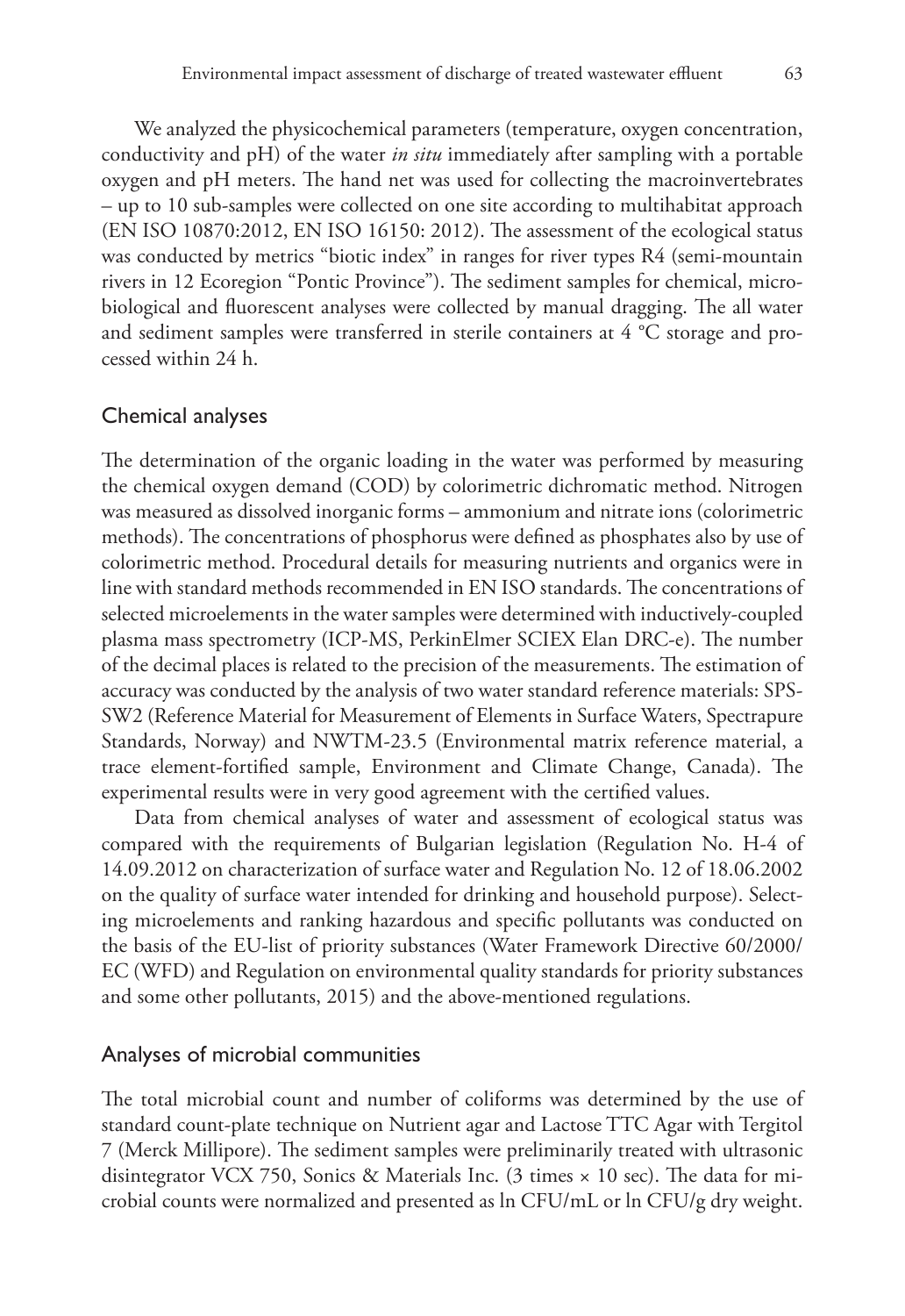For analysis of changes in microbial activity of sediment communities, we used a modification of CTC/DAPI staining method with fluorescence imaging. CTC (5-cyano-2,3-ditolyl tetrazolium chloride) enters in cells and is reduced to CTC-formazan (fluorescent red signal). The content of reduced compound depends on the electron transport activity (activity of the dehydrogenase enzymes in viable cells) and is considered as an indicator of their metabolic activity. DAPI (4′,6-diamidino-2-phenylindole) is fluorescent dye that specifically binds to nucleic acids but enters both in live and fixed cells. It is widely used for the enumeration of bacterial abundance. The combined staining with CTC and DAPI is applied to distinguish the active fraction in different microbial communities (Topalova et al. in press). The epifluorescent microscope Leica DM6 B was used to make fluorescence images, and then a digital image analysis (using the software *daime*) was applied to assess the total area, the area of fluorescent objects, and mean fluorescence intensity. From these parameters the percent of live, metabolically active cells in images was calculated (Daims et al. 2006; Topalova et al. in press).

#### **Results**

## Effect of WWTP discharge on physicochemical parameters and nutrient concentrations in water

In the study area, the water temperature showed typical seasonal dynamics and varied from 4.2 °C at sampling site UI3 to 8.9 °C at sampling site UI2 in November (Table 1). The highest temperature in both seasons was reported in the water from the discharge area of WWTP. The values of pH varied between 7.63 and 8.80 – the highest value was measured at UI2. The content of dissolved oxygen is usually high for this part of the Iskar River because of its rapid flow rate. The lower concentrations in all sampling sites for this parameter were measured in March, when the water level and turbidity were higher as snow melted, and with the onset of the wet season. At the point of WWTP discharge, the oxygen concentration was significantly lower during both samplings and the conductivity was higher than the site located above. In March, the measured values for oxygen and pH in UI2 exceeded the recommended norms for high status but the fluctuations were assimilated downstream.

In Fig. 2 we present the impact of WWTP effluent on the dynamics of nutrients (nitrogen and phosphorus) in surface water for both sampling campaigns (Fig. 2A

| <b>Sites</b> | Temperature °C |       | Oxygen, mg/L |       | Conductivity uS/cm |       | pН   |       |
|--------------|----------------|-------|--------------|-------|--------------------|-------|------|-------|
|              | Nov.           | March | Nov.         | March | Nov.               | March | Nov. | March |
| UI1          | 4.7            | 5.0   | 12.14        |       | 114                | 295   | 8.21 | 7.63  |
| UI2          | 8.9            | 8.8   | 9.39         | 6.04  | 291                | 341   | 8.00 | 8.80  |
| UI3          | 4.2            | 5.3   | 12.80        | 8.25  | 90                 | 209   | 8.19 | 7.68  |
| UI4          | 4.9            | 6.2   | 12.33        | 8.73  |                    | 422   | 7.75 | 7.73  |

**Table 1.** Physico-chemical parameters of the waters in the upper valley of the river Iskar.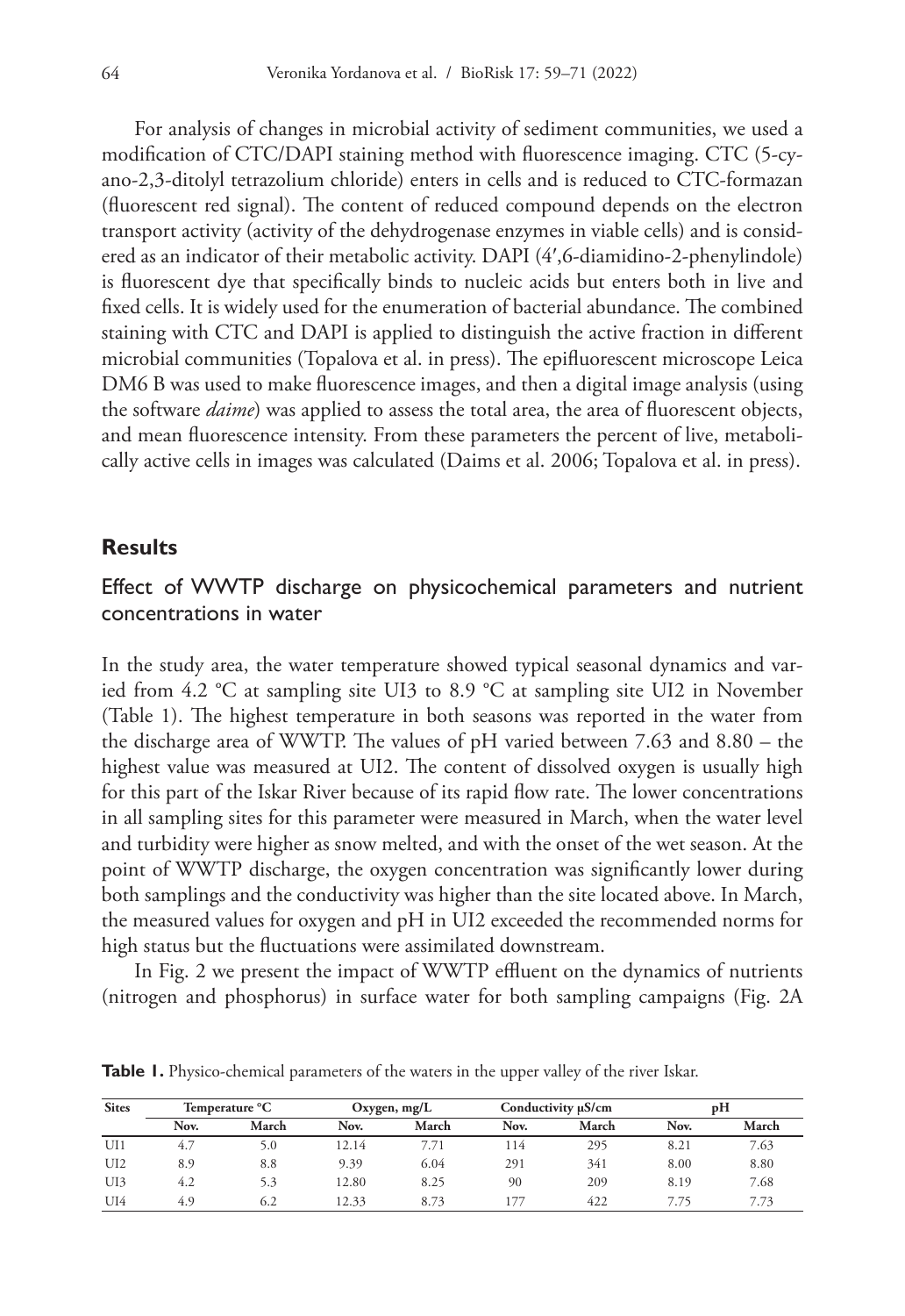

**Figure 2.** Dynamics of ammonium ions, phospahates and nitrates in surface water of study area in upper Iskar River (A – November, B – March).

– November and Fig. 2B – March). With regard to nitrogen, there was a significant impact on concentration of nitrates and ammonium ions from the discharge from the WWTP effluent. The highest values of nitrates were registered in water of sampling site UI2 during the both samplings. The concentration of nitrates increased almost 20-fold in comparison with the previous site in November and 8-fold in March. The situation was similar for ammonium during the autumn – the increase was more than 15 fold. Phosphate concentrations in surface waters were higher in November (between 1.087÷1.358 mg/L) compared to the values observed in March (0.188÷0.750 mg/L). During the autumn, the phosphate concentration retained similar very high levels in the whole river sector. In March, the discharge of WWTP effluent affected the phosphate concentration in the main river channel and the measured value at UI2 site was 0.750 mg/L. The nitrates were in the range acceptable for surface waters, although the WWTP effluent affected their concentration, but the ammonium ions and phosphates exceeded the values admissible according to the stipulations of Bulgarian legislation.

The values for chemical oxygen demand (COD) during the two samplings at three of the four sampling sites were below 10 mgO<sub>2</sub>/L. The highest concentration was measured in site UI2 in March – 11.98 mgO<sub>2</sub>/L.

#### Analyses of selected microelements (metals and metalloids) in water

The concentrations of the selected microelements in the water samples are presented in Table 2. The data showed an increased level of risk, associated with seasonal dynamics of Hg, being a priority pollutant (Regulation on environmental quality standards for priority substances and some other pollutants, 2015) and Cu – the measured values in November were higher than those measured in March for all sampling sites. The highest mercury concentration was determined in the water of site UI3 (after discharge of  $WWTP$ ) – 1.42  $\mu$ g/L; for copper – 44  $\mu$ g/L was measured at site UI2. The concentrations of Cu increased more than 10–30 times in the autumn. The concentrations of the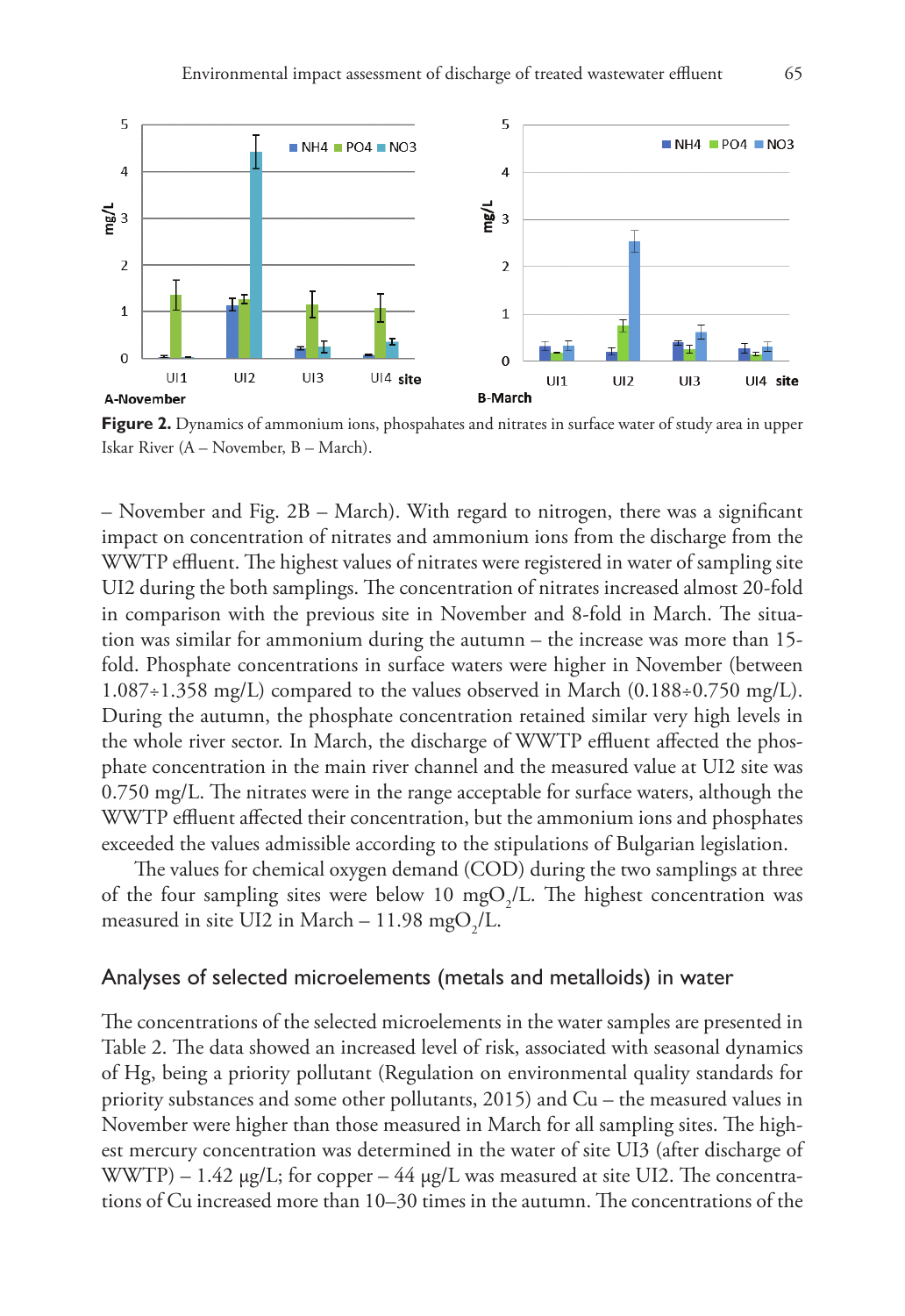|     |       | PЬ        | C <sub>d</sub> | Hg            | Ni        | Mn        | $_{\rm Cr}$   | As        | Cu        | Fe    | Zn    |
|-----|-------|-----------|----------------|---------------|-----------|-----------|---------------|-----------|-----------|-------|-------|
|     |       | $\mu$ g/L | $\mu$ g/L      | $\mu$ g/L     | $\mu$ g/L | $\mu$ g/L | $\mu$ g/L     | $\mu$ g/L | $\mu$ g/L | mg/L  | mg/L  |
| UI1 | Nov.  | 0.150     | 0.031          | 0.12          | 1.04      | 2.20      | 1.830         | 1.15      | 21.60     | 0.120 | 0.062 |
| U11 | March | 0.113     | 0.028          | $\langle$ LOD | 0.480     | 1.10      | 0.166         | 0.163     | 1.56      | 0.098 | 0.004 |
| UI2 | Nov.  | 0.032     | 0.073          | 0.13          | 0.90      | 0.18      | 0.820         | 0.85      | 44.00     | 0.051 | 0.045 |
| UI2 | March | 0.011     | 0.352          | 0.27          | 2.470     | 0.43      | 0.526         | 0.408     | 1.48      | 0.006 | 0.019 |
| UI3 | Nov.  | 0.084     | 0.030          | 1.42          | 0.30      | 1.13      | 1.100         | 0.59      | 21.30     | 0.112 | 0.058 |
| UI3 | March | 0.022     | 0.035          | $\langle$ LOD | 0.548     | 0.37      | $\langle$ LOD | 0.245     | 1.29      | 0.027 | 0.003 |
| UI4 | Nov.  | 0.008     | 0.071          | 0.24          | 0.46      | 0.90      | 1.039         | 0.50      | 24.20     | 0.094 | 0.076 |
| UI4 | March | 0.167     | 0.072          | $\langle$ LOD | 1.640     | 1.46      | 0.498         | 0.310     | 1.81      | 0.184 | 0.003 |

**Table 2.** Concentrations of selected microelements in the water of the study area (the values exceeding the maximum admissible concentrations are marked in gray).

rest of the microelements were below the admissible values in both seasons. As a result of increased anthropogenic activity in the post-summer period, significant seasonal changes are worth noting in all sampling sites for Zn (till 25 times in UI4), Cr (till 11 times in UI1) and As (till 7 times in UI1). To a certain extent, the same tendency is also established for Fe with the exception of sampling place UI4. The contents of the toxic elements Cd, Ni, Pb, being also priority pollutants, and Mn showed relatively close values in the studied sampling sites and significant stability between the seasons.

### Analyses of water and sediment microbial communities

The data from determination of total microbial count and coliforms in water and sediments are presented in the figures below (Fig. 3, 4).

In water samples from the studied part of the river, we enumerated stable values for total culturable microflora – in the range of  $10^3\div 10^4$  CFU/mL. The coliforms were constantly presented in water samples with abundance of  $10\div10^2$  CFU/mL. According to site location, the numbers of two indicator groups showed a slight increase in the sampling site of WWTP discharge during the each season studied. In the sediment samples, the total microflora was more abundant and variable. The numbers fluctuated between  $10^5 \div 10^7$  CFU/g. In the sediments of discharge area of WWTP, the increase in numbers of two indicator groups was significant, especially for coliforms  $(3\ 000+11\ 000\ \text{CFU/g}).$ 

The mean fluorescence intensity and percent live cells were calculated from the total area and the area of fluorescent objects on images from CTC/DAPI analysis (Table 3). The fluorescence intensity as an indicator of viability and activity of cells was assessed on CTC staining images. It can be seen that the parameter was up to 2.3 times higher in U13 when compared to the other two sites. The metabolic activity of the bacteria in that site remains high also in March of the following year (with up to 35%). The share of live cells was calculated as ratio of bacteria with metabolic activity (CTC) to total bacteria (DAPI). At sampling site UI3, a high share of live cells (2.20%) was also detected in November, but their share decreased by 10.5 times in March. The data for UI2 revealed clear differences in the share of live cells in sediment samples compared to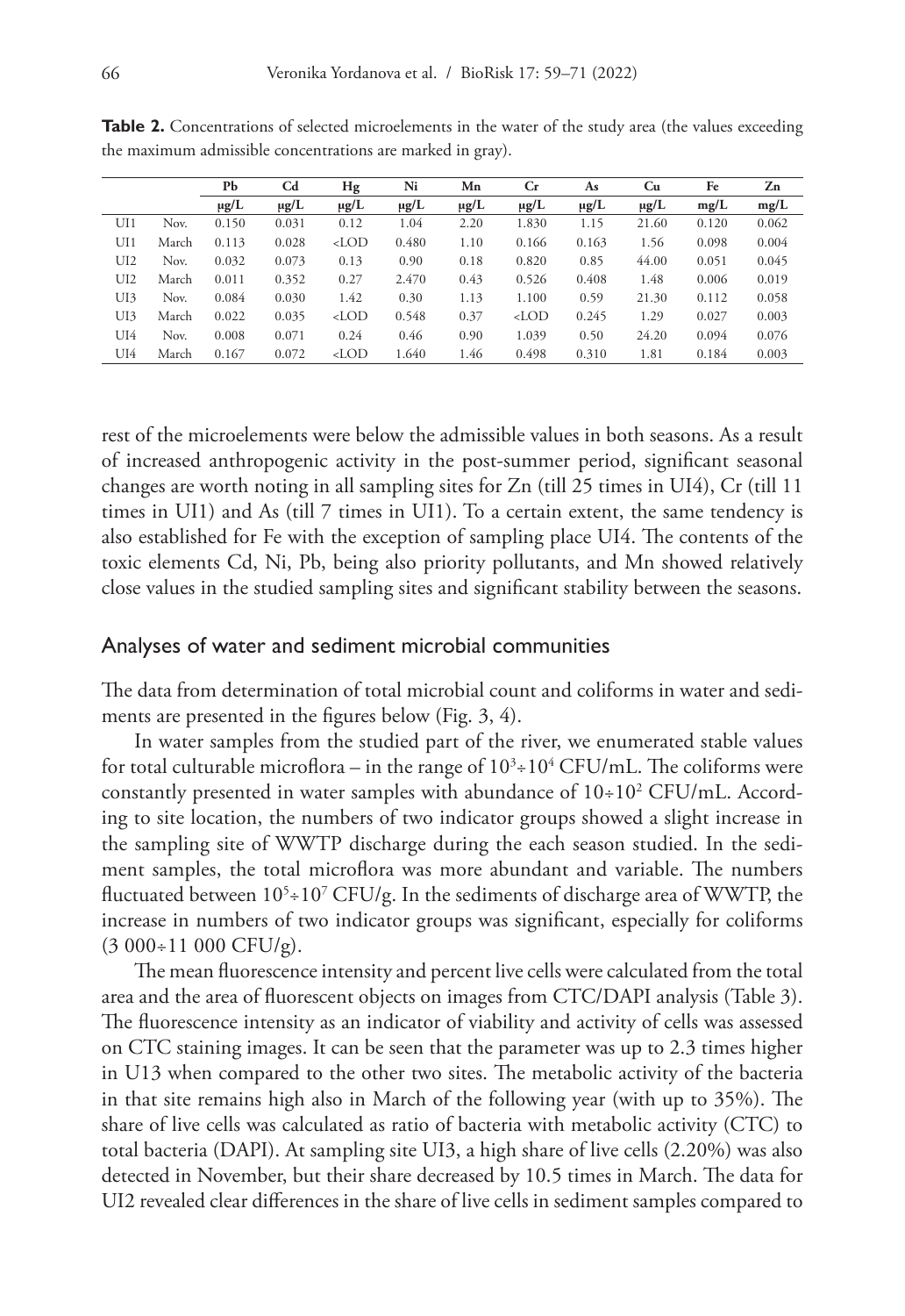

**Figure 3.** Total microbial count and coliforms in surface water **A** November **B** March.



**Figure 4.** Total microbial count and coliforms in sediments **A** November **B** March.

UI1 – the live cells were about 3% in both seasons. The fluorescent images of sediment communities in sampling site UI2 were presented in Fig. 5.

## Assessment of ecological status

The ecological status of the studied river sector was assessed as "good" according to WFD and Regulation N-4/2012 using macroinvertebrate bioindicators. The metrics Biotic index had a score of 4 in both sites for macrozoobenthic analyses (UI1, UI3). Despite similar ecological status, in sampling site UI1 species tolerant to deterioration in environmental conditions were found – *Hydropsyche* sp. (Trichoptera), Chironomidae (Diptera), *Erpobdella octoculata/monostriata* (Hirudinea). After discharge of WWTP Samokov, in sampling site UI3, the total taxa number was higher and *Baetis* sp. (Ephemeroptera) was also found.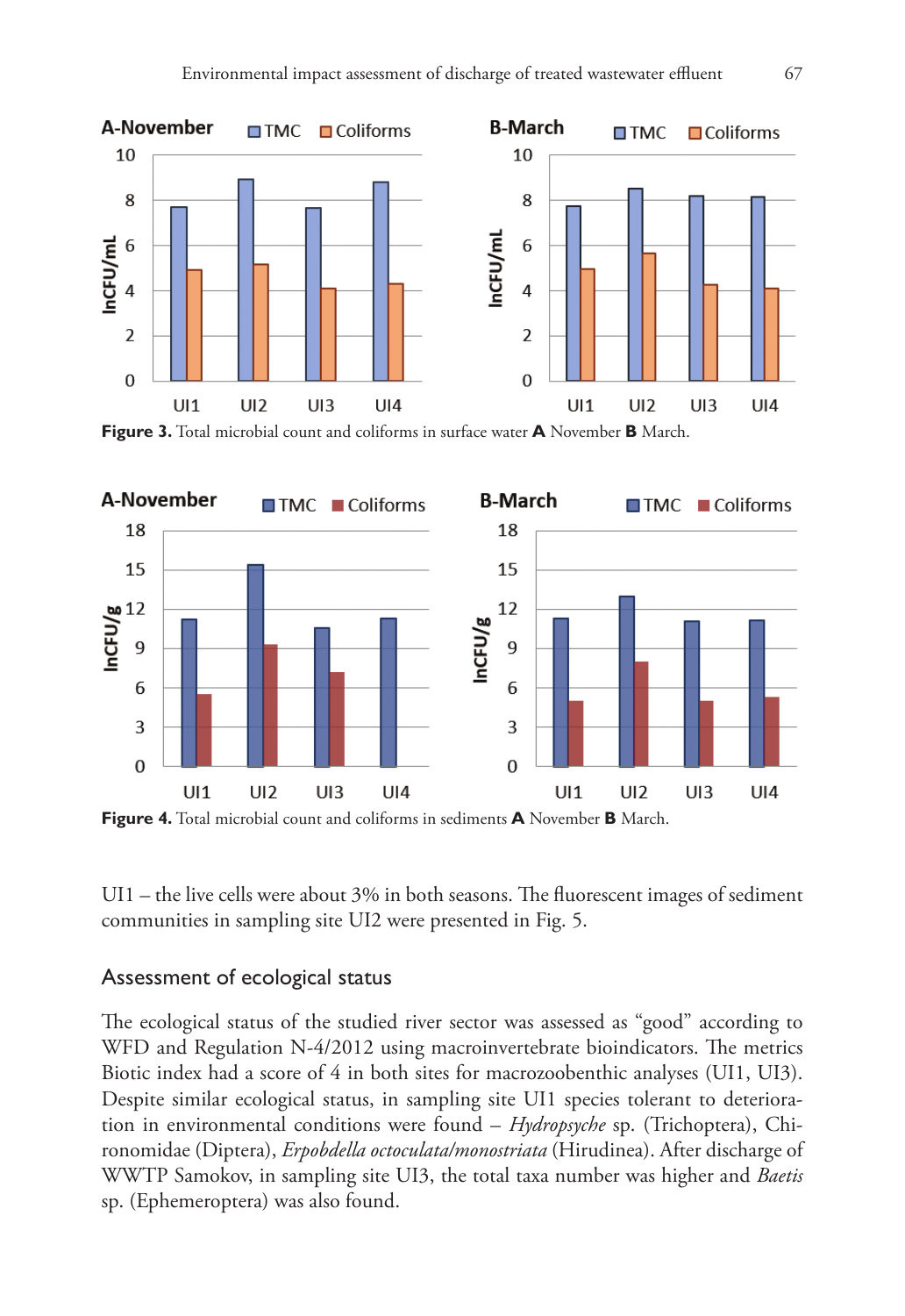| <b>Sites</b> | mean fluorescence intensity, CTC |        | percent live cells, CTC/DAPI |       |  |
|--------------|----------------------------------|--------|------------------------------|-------|--|
|              | November                         | March  | November                     | March |  |
|              | 80.25                            | 99.67  | 0.40                         | 0.83  |  |
| UI2          | 79.67                            | 96.67  | 3.07                         | 2.81  |  |
| UI3          | 182.33                           | 130.00 | 2.20                         | 0.21  |  |

**Table 3.** Mean intensity and percent live cells in sediment samples.



**Figure 5.** Fluorescent images of sediment communities in sampling site UI2 (left – DAPI staining, middle – CTC staining, right – CTC/DAPI staining).

## **Discussion**

Many previous studies have discussed the response of aquatic ecosystems to WWTP effluents by assessing various indicators, but in most cases, the analyses were performed on specific communities or groups of indicators (Todorova and Topalova 2009; Drury et al. 2013; Zeglin 2015; Todorova et al. 2017; Kenderov and Trichkova 2020; Wang et al. 2022). In our study, we applied a comprehensive approach to assess the impact of WWTP effluent on water quality characteristics, the changes to the number and functioning of aquatic and sediment microbial communities, as well as an overall assessment of the ecological status. The synthesis of obtained results demonstrates the expected negative impact of WWTP discharge on water quality – the waters in the area of discharge had higher values of temperature, conductivity, nitrates, ammonium ions, phosphates and lower concentration of dissolved oxygen. This impact of WWTP effluent is partially assimilated along the river, but the analyses performed in other sampling sites reveal the salient problems affecting the whole study area – high concentrations with seasonal fluctuations of ammonium ions, phosphates and some hazardous/specific pollutants (Hg, Cu). At subcatchment scale, considering the location and strategic role of Iskar Reservoir, it is necessary to pay special attention to these results and implement better control measures for these parameters. The risks, associated with the potential eutrophication of stagnant water bodies and toxic effects of Hg and Cu, are serious threats for water quality and ecological status.

The data about nitrates, ammonium ions and phosphates also are of interest when we refer them to the measured low organic content in the waters of the studied area. The discharge of the WWTP does not lead to additional organic loading and in the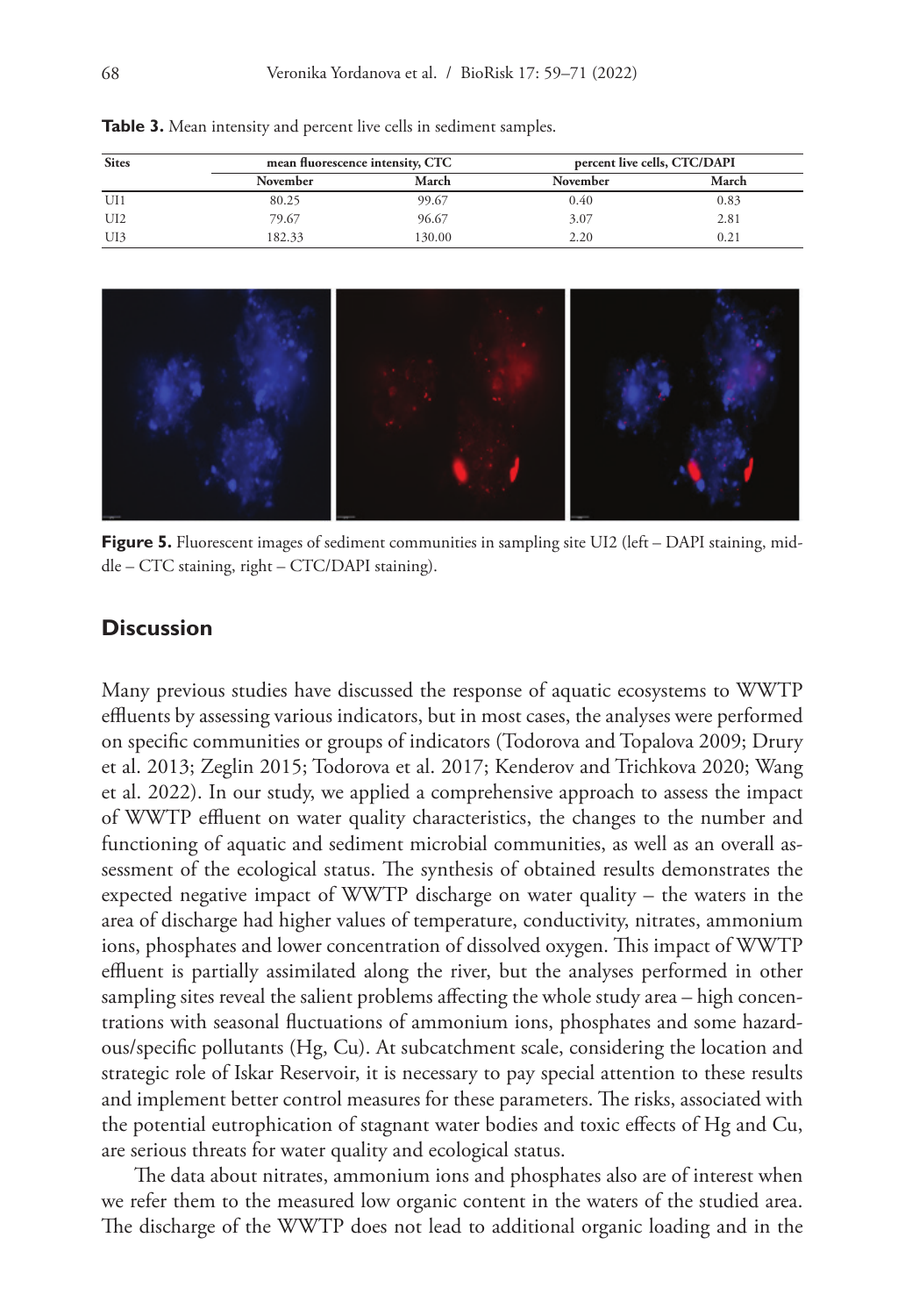aqueous phase there is a imbalance in the ratio C:N:P, which further complicates the utilisation of nitrogen and phosphorus by heterotrophs. However, if we look at the river ecosystem in its heterogeneity, namely the sediment component, the high abundance of microorganisms in the sediment microbiome is impressive. The sediments are stable, active habitat where the predominant part of the transformation processes is probably quickly realized. The more diverse redox and oxygen regimes, the different ecological niches, and the longer retention of organic matter suggest that the sediments are the habitat where the full variety of self-purification processes unfolds. This is confirmed by the high metabolic activity and the share of live cells in sediments – these indicators have the higher values in the discharge area of WWTP and at the sampling site located downstream. The registered high fluorescence intensity at the site under the treatment plant shows that the activity of sediment microbiome remains high downstream, despite the fact that the number and share of live cells decreased. The assessment of the ecological status confirms the role of the sediments for the retention of the organics and the fast realization of the self-purification processes after the discharge. At the same time, the fact that the sediment habitat also serves as a potential refuge for opportunistic and pathogenic microorganisms must be taken into account. The high abundance of coliforms shows the potential role of sediments as a "natural depot" and bring to the fore the recommendation for including the sediment component into the system of water quality monitoring in the upper subcatchment of Iskar River.

Compared to our earlier studies in this part of river subcatchment (Todorova and Topalova 2009; Todorova et al. 2017; Kenderov and Trichkova 2020), the current ecological status and water quality have deteriorated. The discharge from WWTP is combined with negative effects of intensive agriculture and livestock breeding in area – the cumulative environmental impact is significant and can have consequences in the future, although self-purification is currently working effectively enough.

## **Conclusion**

Along with the positive aspects of the increased number of WWTPs worldwide, the associated environmental risks of their operation must be taken into account, especially in terms of the functioning of urban water cycles. The importance of the studied sub-catchment of Upper Iskar for the quality of drinking water of Sofia enforces the extension of an existing monitoring program with a more detailed assessment of the environmental impact of wastewater discharge.

### **Acknowledgments**

This work was financially supported by Project BG05M2OP001-1.002-0019 'Clean Technologies for Sustainable Environment – Waters, Waste, Energy for a Circular Economy', financed by Operational Program 'Science and education for smart growth', co-financed by the European Union through the European structural and investment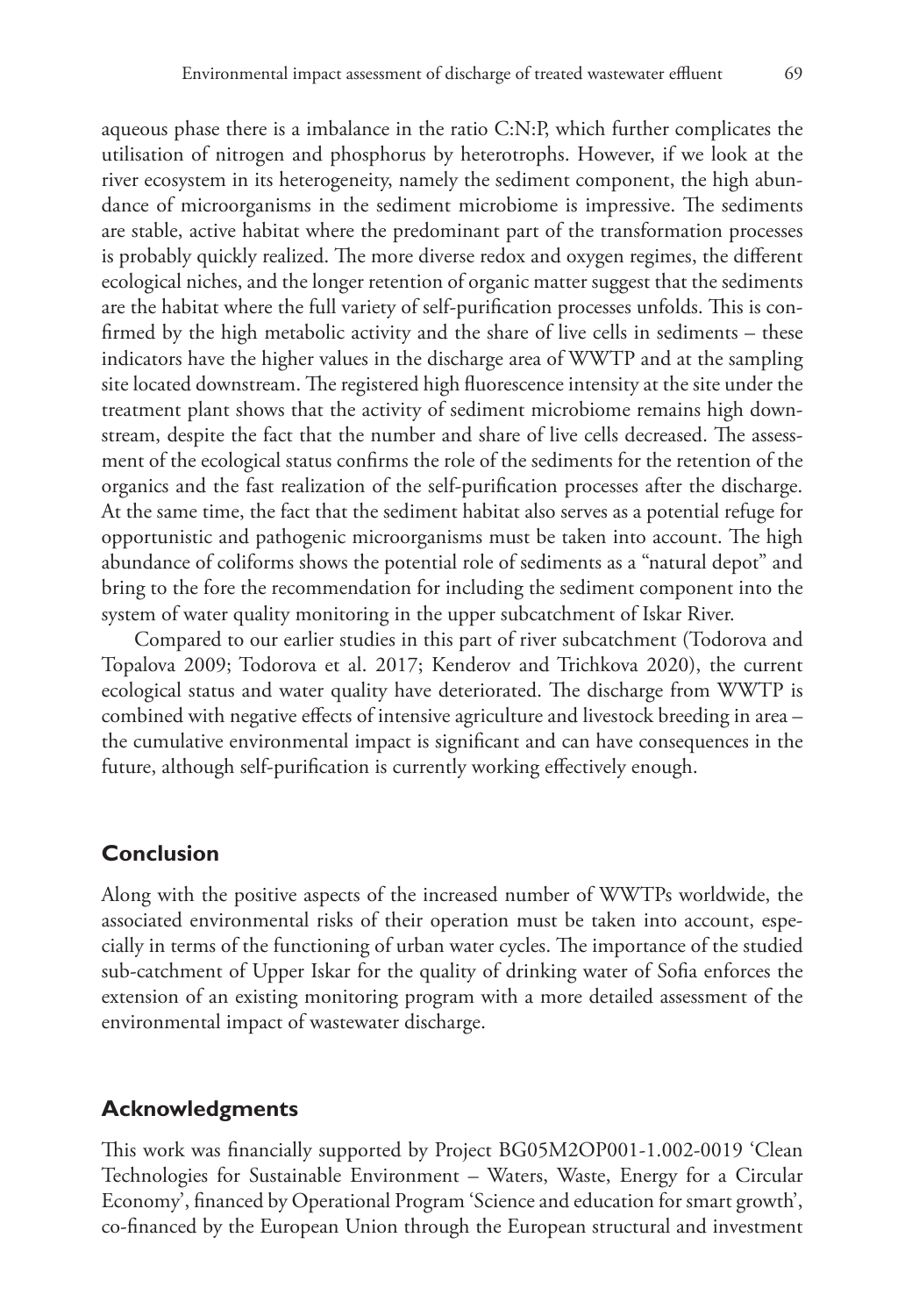funds and by Project 80-10-84/25.03.2021 'Functional profile of sediment microbiome in discharge areas of Wastewater Treatment Plants in Iskar catchment', Scientific Research Fund of Sofia University.

## **References**

- Chen F, Koh XP, Tang LY, Gan J, Lau SCK (2021) Microbiological assessment of ecological status in the Pearl River Estuary, China. Ecological Indicators 130: e108084. [https://doi.](https://doi.org/10.1016/j.ecolind.2021.108084) [org/10.1016/j.ecolind.2021.108084](https://doi.org/10.1016/j.ecolind.2021.108084)
- Daims H, Lücker S, Wagner M (2006) Daime, a novel image analysis program for microbial ecology and biofilm research. Environmental Microbiology 8(2): 200–213. [https://doi.](https://doi.org/10.1111/j.1462-2920.2005.00880.x) [org/10.1111/j.1462-2920.2005.00880.x](https://doi.org/10.1111/j.1462-2920.2005.00880.x)
- Drury B, Rosi-Marshall E, Kelly JJ (2013) Wastewater treatment effluent reduces the abundance and diversity of benthic bacterial communities in urban and suburban rivers. Applied and Environmental Microbiology 79(6): 1897–1905. [https://doi.org/10.1128/](https://doi.org/10.1128/AEM.03527-12) [AEM.03527-12](https://doi.org/10.1128/AEM.03527-12)
- Fernández-Luqueño F, López-Valdez F, Gamero P, Luna S, Aguilera-González EN, Martinez AI, Pérez R (2013) Heavy metal pollution in drinking water – a global risk for human health: A review. African Journal of Environmental Science and Technology 7: 567–584.
- Findlay S, Sobczak W (2000) Microbial Communities in Hyporheic Sediments. Streams and Ground Waters. Academic Press, 287–306. [https://doi.org/10.1016/B978-012389845-](https://doi.org/10.1016/B978-012389845-6/50013-2) [6/50013-2](https://doi.org/10.1016/B978-012389845-6/50013-2)
- Giri S (2021) Water quality prospective in Twenty First Century: Status of water quality in major river basins. contemporary strategies and impediments: A review. Environmental Pollution 271: e116332. <https://doi.org/10.1016/j.envpol.2020.116332>
- Kenderov L, Trichkova T (2020) Long-term changes in ecological conditions of the Iskar River (Danube River Basin, Bulgaria). In: Bănăduc D, Curtean-Bănăduc A, Pedrotti F, Cianfaglione K, Akeroyd JR (Eds) Human Impact on Danube Watershed Biodiversity in the XXI Century. Geobotany Studies, Springer Nature, Switzerland, 393–424. [https://doi.](https://doi.org/10.1007/978-3-030-37242-2_19) [org/10.1007/978-3-030-37242-2\\_19](https://doi.org/10.1007/978-3-030-37242-2_19)
- Kiedrzyńska E, Kiedrzyński M, Urbaniak M, Magnuszewski A, Skłodowski M, Wyrwicka A, Zalewski M (2014) Point sources of nutrient pollution in the lowland river catchment in the context of the Baltic Sea eutrophication. Ecological Engineering 70: 337–348. <https://doi.org/10.1016/j.ecoleng.2014.06.010>
- Lau KEM, Washington V, Fan V, Neale MW, Lear G, Curran JM, Lewis GD (2015) A novel bacterial community index to assess stream ecological health. Freshwater Biology 60(10): 1988–2002. <https://doi.org/10.1111/fwb.12625>
- Lear G, Ancion P-Y, Harding J, Lewis GD (2012) Use of bacterial communities to assess the ecological health of a recently restored stream. New Zealand Journal of Marine and Freshwater Research 46(3): 291–301. <https://doi.org/10.1080/00288330.2011.638647>
- Ministry of Environment and Water Danube Region Basin Directorate (2021) Mid-term review of significant water management issues in the Danube basin management area.